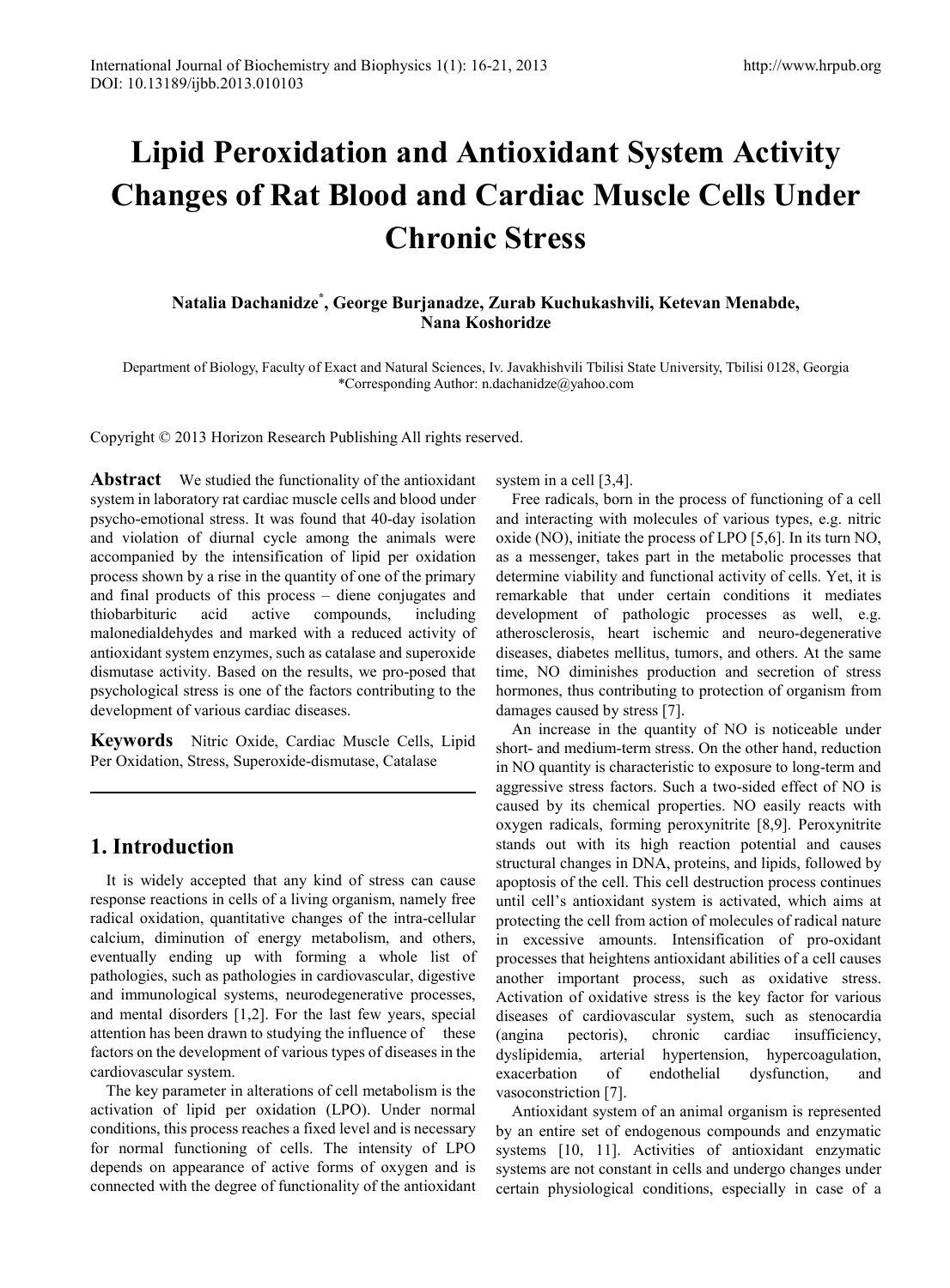long-term and aggressive stress. It has been found that isolation of an individual animal and disruptions of circadian rhythm pertain to this kind of stress [12–14].

Proceeding from what has been mentioned above; the aim of our investigation is to determine the level of activity of LPO process and antioxidant system in blood and cardiac muscle cells of Wistar rats under isolation and disruption of their circadian rhythm.

## **2. Materials and Methods**

### **2.1. Animals and Social Conditions**

The experiment was conducted on 90 adult male Wistar rats (348±5 g) divided into four groups. Rats in Groups 1, 2, and 3 (socially isolated rats, SI rats), 15 in each group, were isolated in individual cages in the dark (dark-to-light ratio, 23.5/0.5 h) during 20, 30, and 40 days, respectively. Control group (Group 4) contained 45 animals kept in a common cage under natural conditions (dark-to-light ratio, 14/10 h). During the experiments the rats were given water and a standard laboratory chow ad libitum. The experiment was repeated four times.

#### **2.2. Preparation of Samples**

Blood and plasma taken from the abdominal vein were used in our experiments. Mitochondrial and cytosole fractions were extracted from cardiac muscle cells according to Schlege et al. [15]. During the experiment, the rats were put to sleep by means of chloroform and decapitated under cold temperature to extract the heart. The experiments were conducted in full accordance with the legal and statutory acts applicable in Georgia and the international agreements ratified by the country, such as the Law of Georgia on Health Care and European Convention for the Protection of Vertebrate Animals Used for Experimental and Other Scientific Purposes.

#### **2.3. Activities of Antioxidant System**

Amount of NO was measured by determination of the product (NaNO2) of reaction between NO and molecular oxygen (O2) [16]. Concentration of active products of thiobarbituric acid, including malondialdehyde, was determined in experimental samples by means of thiobarbituric acid test at the wavelength of 532 nm [17]. Diene conjugates of non-saturated fatty acids were determined by spectrophotometry [18]. The method of determining catalase activity was based on the ability of hydrogen peroxide to form a colored complex with salts of molybdenum, and intensity of their coloring was measured at the wavelength of 410 nm. The principle used to determine superoxide dismutase (SOD) proceeds from the ability of the enzyme to compete with tetrazole nitro blue for superoxide anion radicals [19].

#### **2.4. Determination of Hormone Level in the Blood**

We defined the content of Melatonin, Serotonin and Corticosterone in the animal blood by ELISA Kits ("IBL, international", Germany), according to the manufacturer's protocol. Protein concentration was measured with Protein Assay Kit (Sigma, USA), according to the manufacturer's protocol. All the reagents were purchased from Sigma–Aldrich (Sigma–Aldrich Inc., St. Louis, USA) unless otherwise specified.

#### **2.5. Data Analysis**

Significance for tests was set at P≤0.05. The data from each biochemical experiment were analyzed separately and treated by analysis of Student's t-test.

**Table 1.** Physiological characteristics of animals under the stress caused by isolation and disruption of diurnal rhythm\**P*≤0.05; \*\**P*≤0.001

|                              | Physiological<br>characteristics            | Control<br>$(0-day)$<br>stress) | 40-day stress     |
|------------------------------|---------------------------------------------|---------------------------------|-------------------|
| Fear<br>reactions            | Defecation                                  | $3.6 \pm 0.9$                   | $5.6 \pm 0.3*$    |
|                              | Duration of grooming<br>(sec)               | $3.7 \pm 0.5$                   | $17.2 \pm 1.4**$  |
|                              | Number of freezing                          | $3.2 \pm 0.8$                   | $9.8 \pm 2.5$ **  |
|                              | Duration of freezing<br>(sec)               | $14.4 \pm 2.6$                  | $21.4 \pm 2.4$ ** |
|                              | Vertical stand                              | $11.6 \pm 2.4$                  | $3.2 \pm 0.7$ **  |
|                              | Duration of position in<br>the centre (sec) | $4.0 \pm 0.7$                   | $2.2 \pm 1.1*$    |
| <b>Research</b><br>reactions | Number of position in<br>the centre         | $1.9 \pm 0.4$                   | $0.8 \pm 0.1*$    |
|                              | Numbers of<br>centripetal movements         | $5.3 \pm 1.3$                   | $0.6 \pm 0.1**$   |
|                              | Numbers of<br>horizontal movements          | $4.0 \pm 1.5$                   |                   |

## **3. Results**

Prolonged social isolation and violation of the natural diurnal cycle among animals has been considered an important psychological stress-factor. Therefore, at the initial stage of the experiments we studied psycho-emotional state of the animals under isolation and violation of diurnal cycle at the example of the change in the intensity of research and phobic reactions. The received results are presented in Table 1 demonstrating that prolonged (40-day) isolation and violation of the natural diurnal cycle significantly affects their physiological properties, namely increasing the number of those indicating growing anxiety and emotional tension in the animals. This is accompanied by a significant reduction in research reactions and locomotors activity. Existence of stress caused by isolation and disruption of the diurnal cycle is also indicated by the data demonstrated by quantitative changes of such hormones in the blood plasma as corticosterone, serotonin and melatonin (Table 2).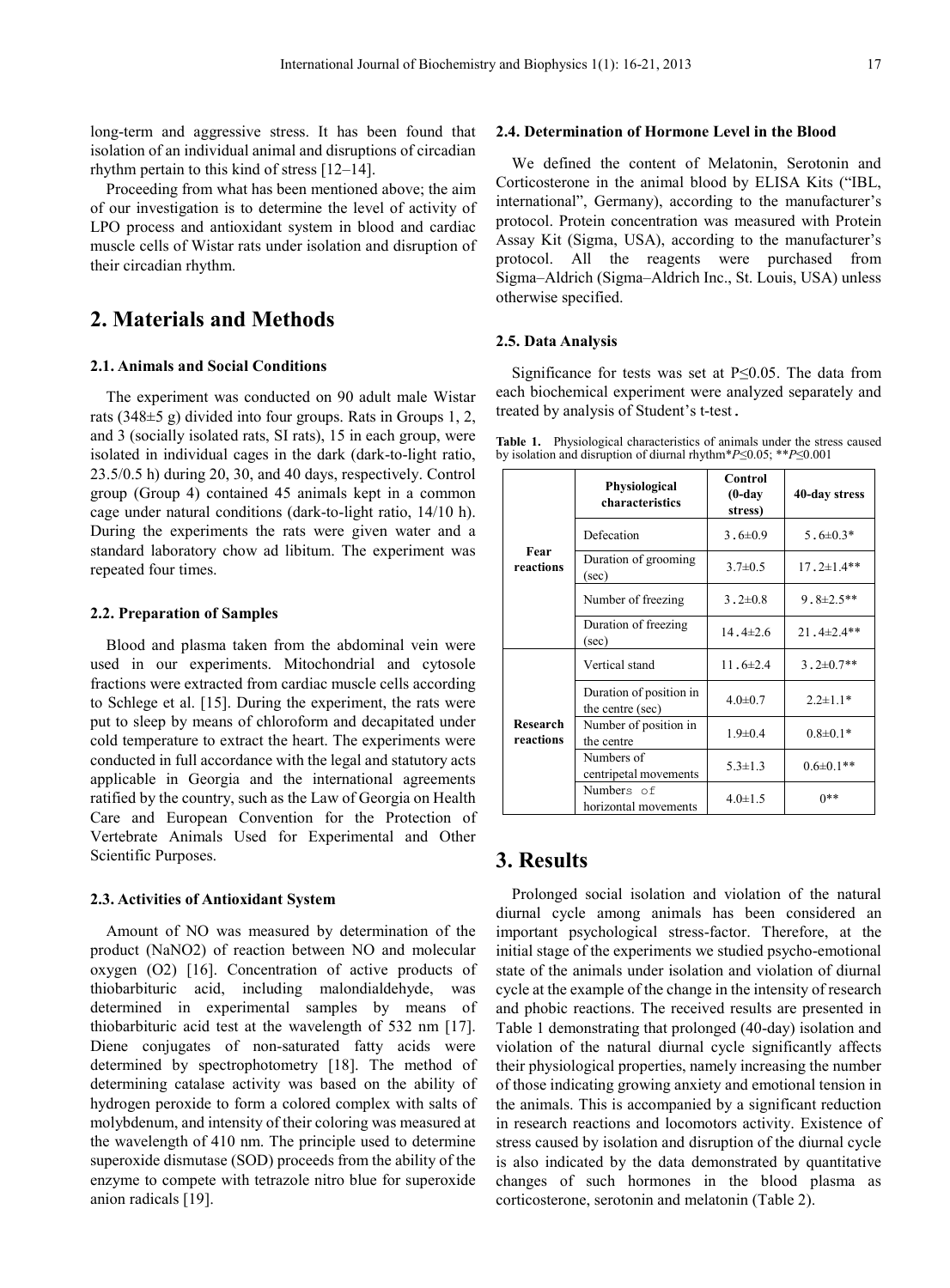| Hormone        | <b>Control</b>   | 40-day stress      |
|----------------|------------------|--------------------|
| Corticosterone | $289.9 \pm 10.4$ | $210.0 \pm 16.7*$  |
| Serotonin      | $3.9 \pm 1.8$    | $7.2 \pm 1.9*$     |
| Melatonin      | $15.9 \pm 6.3$   | $48.5 \pm 16.9$ ** |

**Table 2.** Change in hormones *(nmol/L)* under the stress caused by isolation and disruption of diurnal rhythm.\**P*≤0.05; \*\**P*≤0.001

The obtained results show that after 40 days of stress, concentration of corticosterone decreases by approximately 27% in the blood plasma, while quantity of serotonin increases by around 85%. The data also indicate that blood plasma of stressed laboratory animals contains a radically increased quantity of melatonin. Namely, on the 40th day of stress its concentration is approximately 3 times higher.

Literary data show that quantitative reduction of corticosterone is a change characteristic under chronic stress. On the other hand, short and intense stress leads to an increase in its content [20,21] . Thus, as we can see from the results, a 40-day isolation and disruption of diurnal cycle results in the development of significant stress among animals.

Quantitative changes in NO and LPO products under stress by means of the study performed at initial stages, we found that isolation and disruption of the circadian rhythm

caused non homogeneous changes in concentrations of NO in mitochondrial and cytosolic fractions of blood cells and cardiac muscle cells in Wistar rats (Table 3). There was a noticeable decrease in NO concentration in blood after 30 days of stress. The concentration of NO was reduced by 42% in comparison with the control data on the 40th day of the isolation in blood, which is smaller compared with the decrease in mitochondria of cardiomyocytes. Meanwhile the concentration of NO in cytosol of cardiac muscle cells was increased by 14% compared with the control. Next, we studied the content of total lipids in blood cells and cardiac muscle cells.

As shown in Table 4, dynamics of the change in total lipids is non-homogeneous. For instance, an increase in the content of lipids by 22% in cardiac muscle cells was detected after 20 days of isolation, but in blood the content of lipids was increased by 65% after 30 days of stress. As is known, NO is connected with a broad range of cellular processes as a signal molecule. It can diminish the generation of ATP by inhibiting oxidative phosphorilation, followed by appearance of superoxide radicals and peroxynitrite in mitochondria. This, in its turn, causes superoxidation of phospholipids in the mitochondrial membrane and contributes to oxidation of membrane proteins and enzymes.

**Table 3**. Dynamics of the quantitative changes of NO concentrations (mM) in blood and cardiac muscle cells of Wistar rats under stress\**P*≤0.05; \*\**P*≤0.001

| <b>Sample</b>                                     | Control         | 20 days of stress | 30 days of stress | 40 days of stress  |
|---------------------------------------------------|-----------------|-------------------|-------------------|--------------------|
| <b>Mitochondria</b><br>(cardiac muscle)<br>cells) | $0.16 \pm 0.20$ | $0.14 \pm 0.06$   | $0.11 \pm 0.03*$  | $0.09 \pm 0.07**$  |
| Cytosol (cardiac<br>muscle cells)                 | $0.35 \pm 0.02$ | $0.33 \pm 0.06$   | $0.39 \pm 0.04*$  | $0.40 \pm 0.09*$   |
| <b>Blood</b>                                      | $0.88 \pm 0.11$ | $0.91 \pm 0.13$   | $0.66 \pm 0.01**$ | $0.51 \pm 0.08$ ** |

**Table 4**. Dynamics of the changes in the contents of total lipids (mg/ml) in blood and cardiac muscle cells of Wistar rats under stress\*P <0.05, \*\*P<0.001 compared with the control

| <b>Sample</b>                  | Control         | 20 days of stress | 30 days of stress | 40 days of stress |
|--------------------------------|-----------------|-------------------|-------------------|-------------------|
| <b>Cardiac muscle</b><br>cells | $2.04\pm0.33$   | $2.50 \pm 0.21*$  | $2.15 \pm 0.10*$  | $2.20 \pm 0.40*$  |
| <b>Blood</b>                   | $3.42 \pm 0.32$ | $3.40\pm0.14$     | $5.64 \pm 0.17**$ | $7.12 \pm 0.91**$ |

Then, we studied quantitative changes of malondialdehyde and diene conjugates, the products of LPO, in blood and cardiac muscle cells of rats exposed to 40 days of stress. The results are presented in Table 5. The 20-day-long stress caused an increase in malondialdehyde and diene conjugates in cardiac muscle cells and blood cells as well, and this increase was enlarged with the stress time prolonged. For instance, on the 30th day of isolation and disruption of circadian rhythm among the animals, malondialdehyde was increased about four times in mitochondria of cardiac muscle cells. Similar situation was also observed for the quantities of diene conjugates, which points to an increase in the intensity of LPO.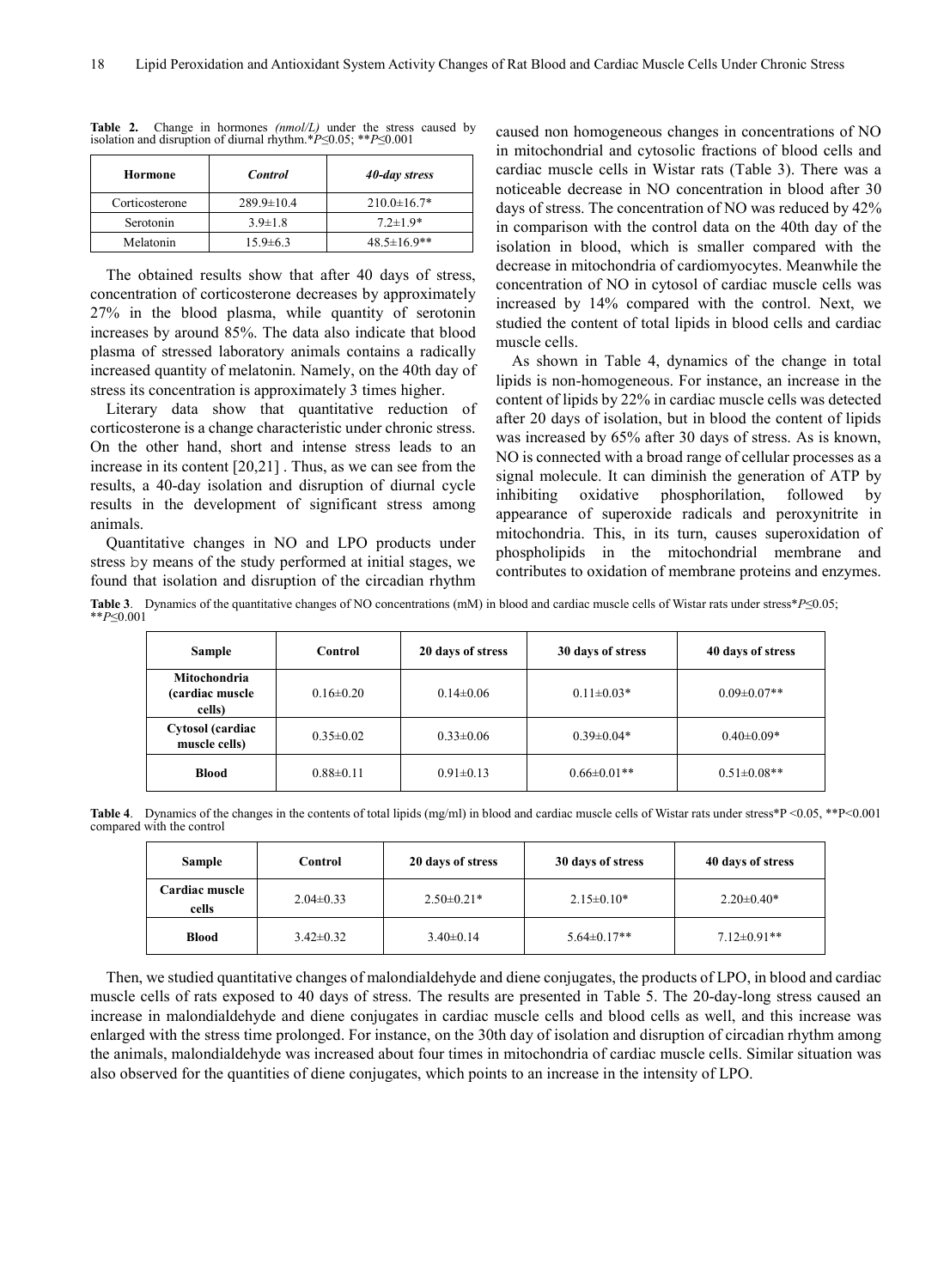|                                                  | Malondialdehyde (nM/mg protein)  |                   |                   |                   |
|--------------------------------------------------|----------------------------------|-------------------|-------------------|-------------------|
| <b>Sample</b>                                    | Control                          | 20 days of stress | 30 days of stress | 40 days of stress |
| <b>Mitochondria</b><br>(cardiac muscle<br>cells) | $0.59 \pm 0.10$                  | $0.88 \pm 0.08*$  | $2.33 \pm 0.16**$ | $3.30\pm0.33**$   |
| Cytosol (cardiac<br>muscle cells)                | $0.98 \pm 0.12$                  | $1.05 \pm 1.03$   | $2.40 \pm 0.27**$ | $2.47 \pm 0.19**$ |
| <b>Blood</b>                                     | $2.08 \pm 0.25$                  | $2.98 \pm 0.06*$  | $5.01 \pm 0.09**$ | $6.61 \pm 1.45**$ |
|                                                  | Diene conjugates (nM/mg protein) |                   |                   |                   |
| <b>Sample</b>                                    | Control                          | 20 days of stress | 30 days of stress | 40 days of stress |
| Mitochondria<br>(cardiac muscle<br>cells)        | $0.98 \pm 0.05$                  | $1.03 \pm 0.01$   | $3.13 \pm 0.18**$ | $4.02 \pm 0.84**$ |
| Cytosol (cardiac<br>muscle cells)                | $1.37\pm0.23$                    | $2.53 \pm 0.47**$ | $4.04 \pm 1.37**$ | $5.89 \pm 1.29**$ |
| <b>Blood</b>                                     | $1.18 \pm 0.10$                  | $2.88 \pm 0.20**$ | $2.97 \pm 0.42**$ | $5.34 \pm 0.57**$ |

Table 5. Alterations of quantities of the products of lipid peroxidation in blood and cardiac muscle cells of Wistar rats under stress\*P ≤0.05, \*\*P≤0.001 compared with the control

Table 6. Changes in activities of antioxidant system enzymes (U/mg protein) in blood and cardiac muscle cells of Wistar rats under stress\*P ≤0.05, \*\*P≤0.001 compared with the control

| Sample                 | Control          | 20 days of stress  | 30 days of stress   | 40 days of stress   |
|------------------------|------------------|--------------------|---------------------|---------------------|
| SOD in<br>mitochondria | $16.79 \pm 1.09$ | $23.30 \pm 2.35**$ | $10.99 \pm 2.12**$  | $8.42 \pm 3.43*$    |
| SOD in cytosol         | $5.41 \pm 0.59$  | $8.10 \pm 1.02$ ** | $4.01 \pm 2.22*$    | $2.72 \pm 0.26$ **  |
| Catalase               | $12.90 \pm 3.00$ | $11.30 \pm 2.09$   | $10.70 \pm 1.60$ ** | $4.80 \pm 0.80*$    |
| <b>Blood SOD</b>       | $16.25 \pm 1.34$ | $16.35 \pm 1.73$   | $11.78 \pm 0.98$ ** | $9.08 \pm 1.35**$   |
| <b>Blood Catalase</b>  | $21.80 \pm 1.96$ | $19.06 \pm 1.26*$  | 17.42±2.12**        | $14.67 \pm 3.06$ ** |

Malondialdehyde can interact with protein molecules and nucleic acids, causing the formation of intermolecular bonds, by which malondialdehyde can lead to structural alterations in various receptors, ionic channels, cytoskeleton, proteins, enzymes, and nucleic acids. Moreover, malondialdehyde also can change the activity of antioxidant system in a cell as well as that of the enzymes involved in it. Antioxidant system of the cell develops an effective response to preserve the homeostasis of the cell [22]. The antioxidant system is a multicomponent system and involves a broad range of compounds and enzymatic systems, among which SOD and catalase are most remarkable. Bearing this in mind, our next step was to study the dynamics of the changes in SOD and catalase activity under the corresponding stress condition. As shown in Table 6, at the condition of 20 days of isolation, there was a remarkable increase in the activity of SOD in mitochondria of cardiac muscle cells, and after that the activity of enzyme was inhibited. On the 40th day, the activity of enzyme was diminished by almost 50% in comparison with the control, indicating the growing of superoxide radicals in excessive amounts. The similar change curves on enzyme activity in cytosolic isoform of cardiac muscle cells and blood as well were observed. Changes were also found in catalase activity. In all cases, the decrease in the enzyme activity is detected after 20-day-long stress.

## **4. Discussion**

It has been stated that durable social isolation causes emotional stress among laboratory animals. The stress, in turn, causes various behavioral disturbances, increased aggressiveness [13,23,24]. Accordingly, social isolation can be considered as one of the psychological stress factors. Multiple studies have already certified the existence of a link between social isolation and pathologies of various kinds, including cardiovascular diseases. In general, stress represents one of the factors altering the mechanism of cardiovascular system. Under the influence of stress, an amount of circulating corticosteroids increases in blood,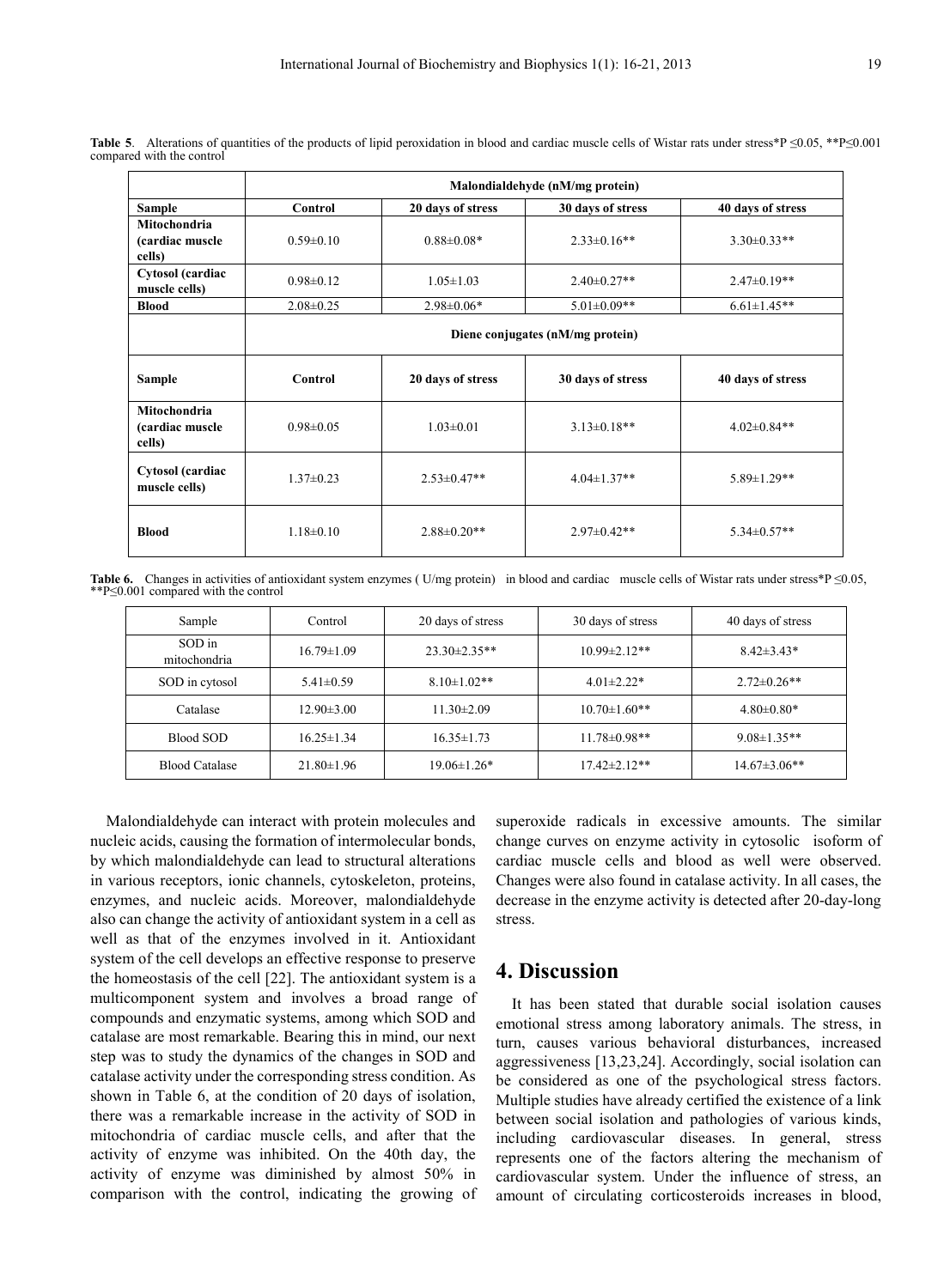activating glucocorticoid receptors and producing reactive oxygen radicals that in turn serve as the cause of development of various pathologies of the cardiovascular system [25].

As it has been already established, one of the targets of reactive oxygen radicals is activation of LPO. This process begins in cells due to exposure to various kinds of stress factors (emotional, physical, psychological, etc.) [13,26]. Under normal conditions, nascence of reactive oxygen radicals are always maintained to a certain degree, as cells are equipped with an antioxidant system that balances the process. Disruption of the balance between appearance of free radicals and activity of antioxidant system becomes the causative factor of oxidative stress. It is regarded that oxidative stress serves as the main molecular mechanism of damage to the heart and vessels, resulting in diseases such as chronic cardiac insufficiency, atherosclerosis, hyperlipidemia, arterial hypertension, cardiac muscle cells, and others. In the past few years, oxidative stress and its prevention has become an object of active research. Molecules of various types take part in oxidative stress including NO, lipid-free radicals (LOO.), hydrogen peroxide (H2O2), and so on. In permissible concentrations, each of these represents an intermediate product of a cell's life cycle. Apart from this, many of them, e.g. NO, act as a messenger for many intra- and extra-cellular processes. On the other hand, under insufficiency of the antioxidant system local processes can be generalized and result in damaging cellular proteins, DNA and membrane lipids. NO has a special role in this process, particularly in the formation of diseases of the cardiovascular system. As it becomes clear from the obtained results, stress caused by isolation and circadian rhythm was reflected in blood by reduction of NO concentration (Table 3), which, in turn, is closely linked with a dangerous disease such as atherosclerosis. Augmented quantities of active forms of oxygen in blood, the indicator of increased LPO products, malondialdehyde and diene conjugates, under stress (Table 5) will damage endothelial cells and cause decrease in secretion of NO. This is followed by deepening of endothelial dysfunction, which is revealed in vasoconstriction, hypo coagulation, and proliferation of smooth muscle cells. At the same time, free radicals can damage cardiac muscle cells and contribute to the structural modification of their lipid bilayer, in which the latter will have a negative impact on their contractile function. It is remarkable that the increase in the quantities of LPO products is characteristic of cardiovascular diseases in general [11,27].

In case of social isolation of animals, decrease in the activity of antioxidant enzymes SOD and calatase in blood as well as in cardiac muscle cells serves as an index that oxidative stress has been activated. Suppression of contractile abilities of myocardium by active radicals represents an important mechanism in cardiovascular diseases. The interaction of active radicals with membrane lipids gives rise to lipid radicals, causing an increase in the permeability of the cardiac muscle cell membrane. In its turn,

this is followed by an increase in the contents of calcium and extent of the degree of contraction of myofibrils. The main result of these processes is the damage to the function of myocardial elasticity and diminution of its contractile function [28]. Thus, isolation of the animals and disruption of their circadian rhythm represent a stress factor that causes biochemical transformations in blood and cardiac muscle cells that leads to a broad range of pathologic conditions of the cardiovascular system.

## **5. Conclusion**

There was studied the functional state of pro- and anti-oxidant systems in rat blood and cardiac muscle cells against the background of the long term emotional stress. It was observed that in blood and cardiac muscle cells occurs intensification of the process of lipid peroxidation. Activities of antioxidant enzymes, superoxide dismutase and catalase, were diminished, which pointed to the deterioration of the antioxidant system. Keeping in mind the above-mentioned, it is very likely that emotional stress represents that key factor which causes a whole range of diseases of cardiovascular system.

## **Acknowledgements**

This work was supported by a grant from the Shota Rustaveli National Science Foundation (Grants PG/81/7-220/12; PG/3/7-220/12; PG/88/7-220/12). Any idea contained in this publication is the property of the author and may not represent the opinion of the Georgia National Science Foundation itself.

## **REFERENCES**

- [1] Ando T, Mimura K, Johansson CC, Hanson M, Mougiakakos D, Larsson C and Martins da Palma T, et al. Transduction with the antioxidant enzyme catalase protects human T cells against oxidative stress J Immunol, 181: 8382–8390, 2008.
- [2] Giordano FJ. Oxygen, oxidative stress, hypoxia, and heart failure. J ClinInvest, 115: 500–508, 2005.
- [3] McCord JM and Edeas MA. SOD, oxidative stress and human pathologies a brief history and a future vision. Biomed Pharmacother, 59: 139–142, 2005.
- [4] Maekawa T, Kim S, Nakai D, Makino C, Takagi T, Ogura H and YamadaK, et al. Social isolation stress induces ATF-7 phosphorylation and impairs silencing of the 5-HT 5B receptor gene. EMBO J, 29: 196–208, 2010.
- [5] Cao W, Carney JM, Duchon A, Floyd RA and Chevion M. Oxygen free radical involvement in ischemia and reperfusion injury to brain. Neurosci Lett, 88: 233–238, 2010
- [6] Levent G, Ali A, Ahmet A, Polat EC, Aytac C, Ayse E and Ahmet S. Oxidative stress and antioxidant defense in patients